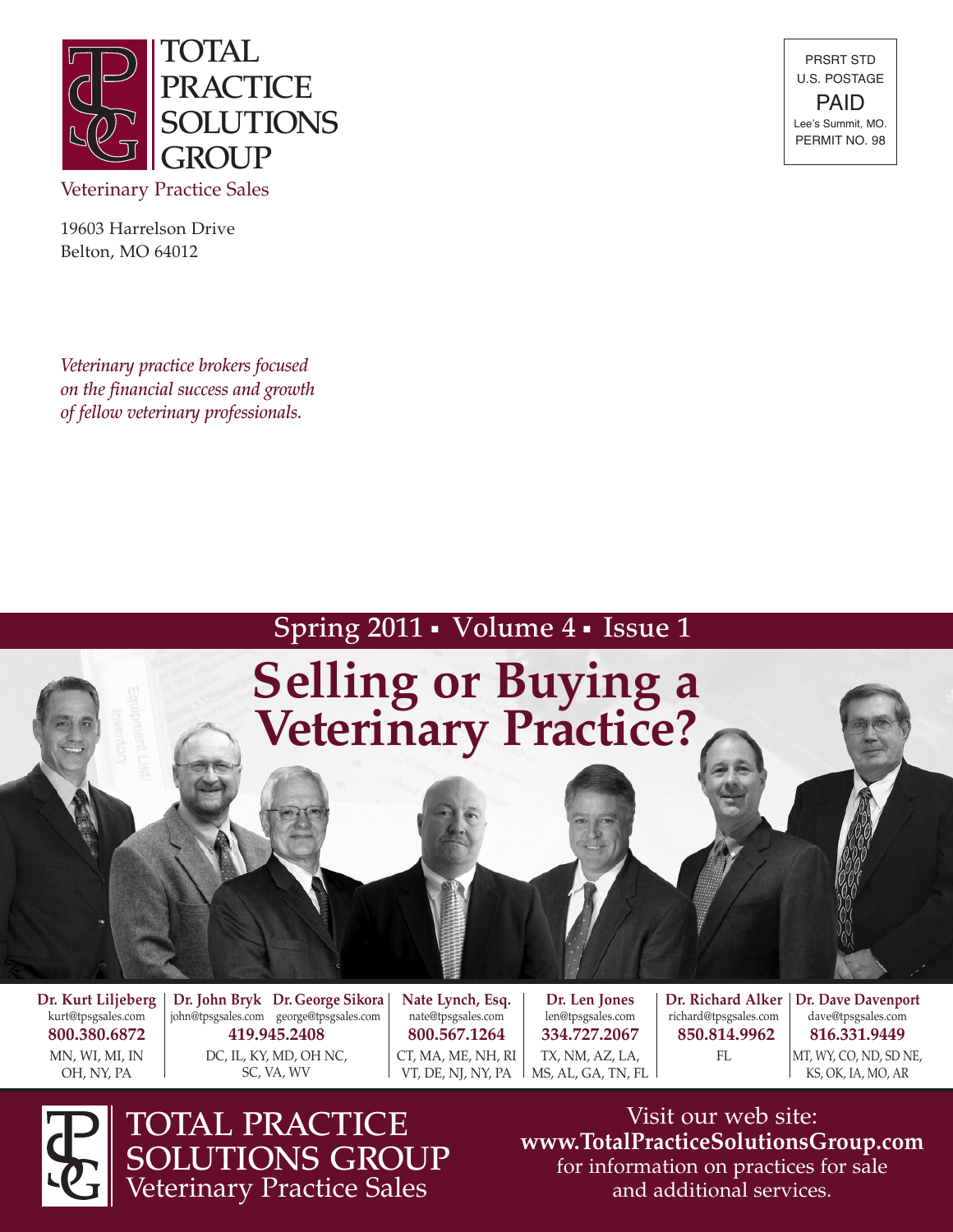## **Hints & Tips**

# **Negotiating A Practice Sale**

In order to maintain the best possible relationship<br>between buyer and seller during a practice sale, it is n order to maintain the best possible relationship important to have an intermediary or buffer such as a broker, attorney or accountant to assist in the negotiation of the sales of the practice assets. Selling a veterinary practice typically requires negotiation, and having a knowledgeable intermediary helps decrease any conflicts that may arise between the two parties.

As one might suspect, one of the first things that usually

- Tangible Assets consists mainly of equipment, furniture, fixtures, instruments and supplies.
- Intangible Assets usually lumped together as goodwill and consists of patient records, telephone numbers, use of seller's name for a limited time and trained staff.
- Covenant not to compete.

The greater part of the allocation usually goes to the intangible assets. Goodwill of the practice can be further

requires negotiation is the sale price of the practice. Occasionally the buyer may agree that the asking price for the practice is fair and there is no negotiation, but typically some negotiation occurs. Not too long ago, before lenders started offering 100% financing, it was necessary to negotiate the terms of the sale, ie. how much was the seller willing to take as a down payment, would the seller carry back the acquisition note and if so, how many installments and



what interest would be charged? Currently, the seller is typically cashed out at the time of closing.

Another area requiring some negotiation early in the purchase process is agreeing on a list of the assets that are or are not included in the sale. To try to head off any misunderstanding between the parties, the seller should make a list of things that will not be included in the sale. In doing so, when a potential buyer visits the practice and asks what things are included in the sale, the seller is prepared. If that issue is not dealt with early, it can lead to disagreements.

One area that often requires time and effort is the allocation of the purchase price. The sale price of the practice is allocated into various categories, and the allocation assignments have significant tax consequences to the buyer and seller.

The tax burden can be minimized with good advice from both parties' tax advisors. Once a Letter of Intent is signed, both parties' accountants should start working on the allocation agreement. Some of the more basic categories used in the allocation process are:

broken down into personal goodwill and corporate goodwill.

Another area of negotiation involves the receivable accounts of the practice. If the buyer is purchasing a healthy accounts receivable, this will give him or her cash flow and he or she will probably not need to borrow as much operating capital. The accounts receivable are discounted based on the age of the

accounts, and that discounting is usually negotiated, although there is a fairly standard discount rate that both sides can accept.

The continued employment of the seller during the transition after closing is another area that requires negotiation. The transition is highly dictated by whether or not the facility is adequate to accommodate both doctors, and whether or not the patient base and practice revenues are sufficient to support both doctors.

The last primary area of negotiation has to do with the office facility. If the office is being leased, the buyer must negotiate a new lease. Note that the lender in the practice sale will require the buyer's lease to be the same amount of the office building, the buyer can either purchase the building or lease with an option to purchase later, and both scenarios require negotiation.



TOTAL PRACTICE SOLUTIONS GROUP Veterinary Practice Sales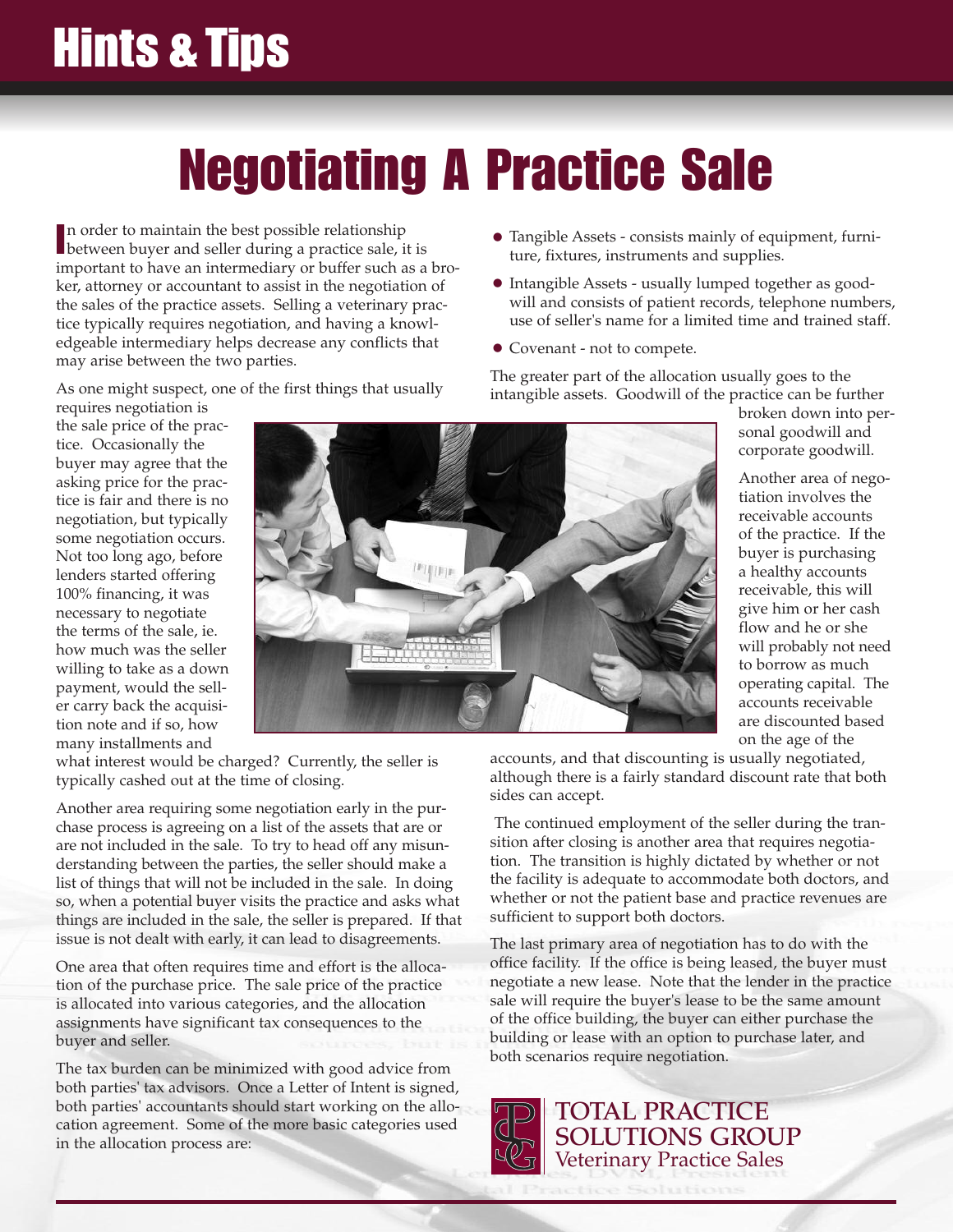### **Feeling the crunch?**

**A**<sup>s</sup> the economy continues to find its way, everyone is beginning to feel the tightening up of the consumer. The patient today is still coming to the practice, but may not be taking the more costly approach for care. When patient visits are slightly down and procedure mix is not what's been anticipated, we can begin to feel the crunch between living expenses and business cash flow.

We have all heard the term debt consolidation before. Many of us may have negative thoughts associated with consolidating debt because of the horror stories. Some homeowners in the past have consolidated debt over the years and now are at risk of losing there homes because of balloon payments or the monthly payments escalated due to adjustable rates. In business, there are real solutions to the cash flow problem that can release the pressure valve that is created due to tight or nonexistent cash flow.

Cash flow is the amount of income available to pay all practice debts along with personal needs at home. Many

practices spend money on practice technology or tenant improvements, but not everyone takes cash flow into consideration. Many doctors decide to take short-term notes, lease specials, or zero interest programs that only last for 12 to 24 months. Over time these types of payments become too much to handle. The compounding affect to this type of cash flow management is when payments begin to pile up, flexible lines such as credit cards and

business lines only get paid minimums. This results in the perfect storm of business debt and negative cash flow, which can create stress on the business and home.

Consolidating all of your debt into one longer term note with friendly prepayment options is a decision that could not only change the perspective at your office, but also reduce the stress at home. Bank of America Practice Solutions offers this type of opportunity\*. The following is a real example of how we changed a doctor's cash flow position and, in turn, positively affected their life.

#### **Original Practice Debt:**

| <b>Type of Debt</b>         | <b>Original Loan</b> | <b>Terms</b> | <b>Rate</b> | <b>Loan Remaining</b> | <b>Payment</b> |
|-----------------------------|----------------------|--------------|-------------|-----------------------|----------------|
| Primary Bank loan on clinic | \$355,000            | 60 months    | $7.9\%$     | \$280,000             | \$7,181.14     |
| Equipment lease 1           | \$75,000             | 36 months    | 9.5%        | \$42,000              | \$2,402.47     |
| Equipment lease 2           | \$45,000             | 48 months    | $8.7\%$     | \$15,000              | \$1,113.42     |
| Zero interest loan 1        | \$15,000             | 12 months    | $0\%$       | \$12,500              | \$1,250        |
| Zero interest loan 2        | \$9,000              | 12 months    | $0\%$       | \$6,000               | \$750          |
| Business line of credit     | \$52,000             | revolving    | $7.9\%$     | \$37,000              | \$1,040        |
| Credit Card 1               | \$12,000             | revolving    | 12.9%       | \$9,500               | \$240          |
| Credit Card 2               | \$35,000             | revolving    | $8.9\%$     | \$22,500              | \$450          |

The total of all outstanding debt was \$424,500 with a monthly payment of \$14,427. This Doctor felt overwhelmed and helpless. The clinic was running great with collections over \$750,000 and income of \$227,000, but the debt payment totaling \$173,124 a year was smothering the doctors' business and personal life. Bank of America was able to help relieve the Doctor's stress. This resulted in an approved loan for \$424,500 with a 15 year term at 8.78% which has a monthly payment of \$4,250.10. This new loan program offered a yearly savings to the practice of \$122,121.

Wondering what would happen if the Doctor wanted a shorter term? An 8 year term at 8.9% would produce a payment of \$6,808 which would have saved our client over \$90,000. If your bank is unable to produce the result you need or you just want to comparison shop with another lender please feel free to contact me at 1.800.360.0669 or visit www.bankofamerica.com/practicesolutions.

#### Bank of America Practice Solutions

\*All programs subject to credit approval and loan amounts are subject to creditworthiness. Some restrictions may apply. Banc of America Practice Solutions™ may prohibit use of an account to payoff or pay down another Bank of America account. "Banc of America Practice Solutions™ is a wholly owned subsidiary of Bank of America, NA. Banc of America Practice Solutions™ and Bank of America, NA are registered trademarks of Bank of America Corporation. The suggestions set forth above are not intended to express, imply or infer any guaranty of success or promised result, and are intended as guidelines only."